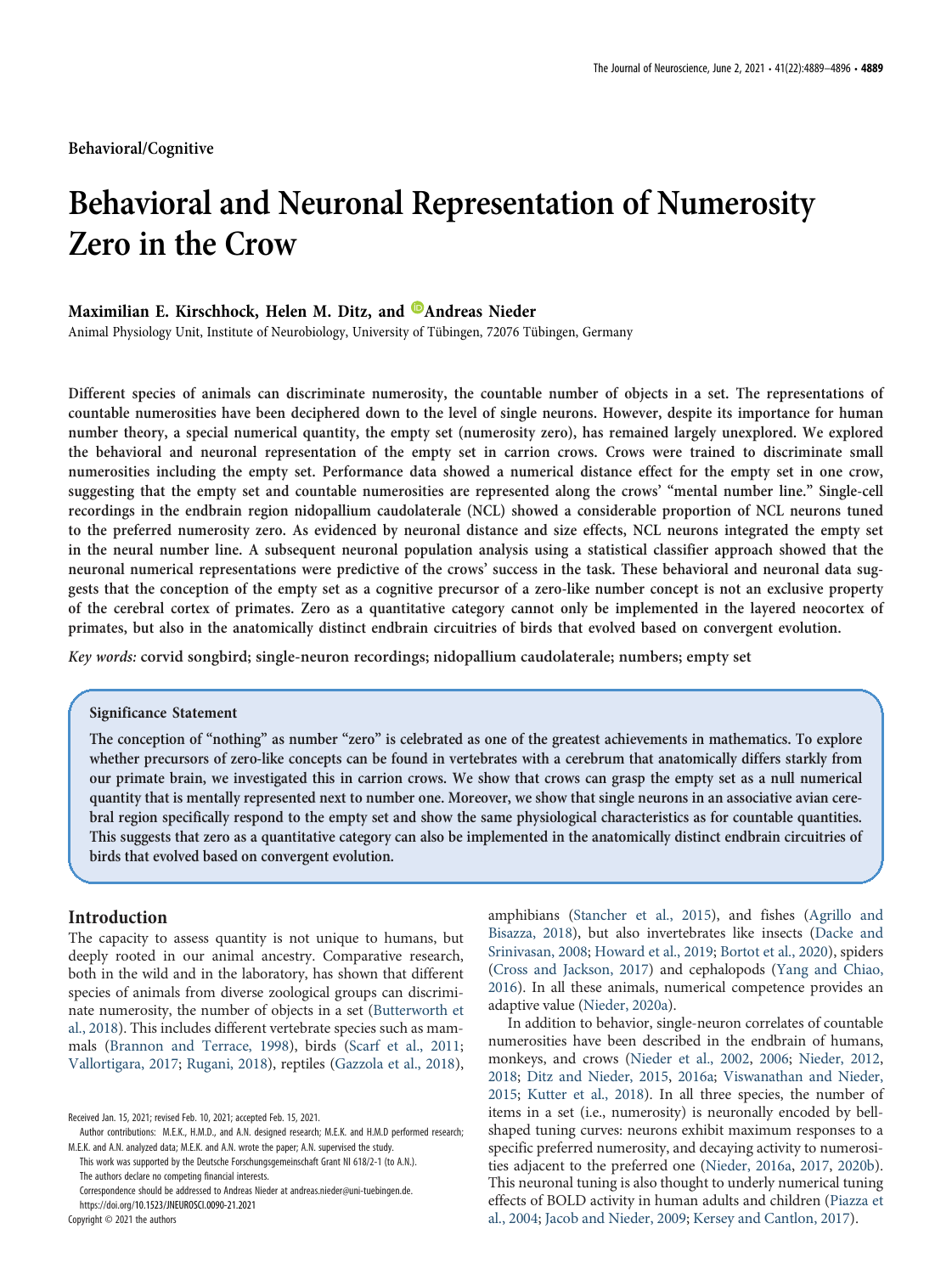While the representations of countable numerosities have been deciphered down to the level of single neurons over the past decades (Nieder, 2019), a special numerical quantity, the empty set or numerosity zero, has remained largely unexplored. The concept of zero is a late achievement in both human history and individual cognitive development (Nieder, 2016b). Conceiving of empty sets ("nothing") as a meaningful numerical category demands highlevel abstraction. Still, cognitively advanced animals possess a primitive non-symbolic notion of zero. Clear behavioral evidence of a conception of numerosity zero has so far only been reported in macaque monkeys (Merritt et al., 2009) and honeybees (Howard et al., 2018). When discriminating empty sets, both species show a numerical distance effect: they confuse numerosity 1 more often with the empty set than numerosity 2. The empty set is therefore not only "nothing" as opposed to "something," but represented together with countable numerosities as a numerical quantity on a mental "number line" (Merritt et al., 2009; Merritt and Brannon, 2013; Nieder, 2016b).

Recently, a neuronal code for numerosity zero has only been discovered in macaque monkeys (Okuyama et al., 2015; Ramirez-Cardenas et al., 2016). Recordings in monkeys showed that single neurons in the primate cerebral cortex responded to empty sets and were tuned to preferred numerosity zero (Ramirez-Cardenas et al., 2016). However, whether the neuronal coding of numerosity zero is a special feature of the cerebral cortex or can also be found in differently designed and independently evolved endbrains is currently unknown.

Instead of a cerebral cortex, birds possess nuclear telencephalic areas as highest integration centers (Jarvis et al., 2005) that evolved independently since the last common reptilian-like ancestor of birds and mammals lived 320 million years ago (Evans, 2000). In the avian telencephalic pallium, the association area nidopallium caudolaterale (NCL) is thought to constitute a functional analog of the primate prefrontal cortex (PFC) based on anatomic and physiological parallels (Divac et al., 1985; Güntürkün, 2005; Nieder, 2017). We recently showed that neurons in the NCL respond selectively to the countable number of visual items (Ditz and Nieder, 2015, 2016a, 2020). Here, we investigated the behavioral and neuronal representation of numerosity zero (the empty set) in the carrion crow.

#### Materials and Methods Animals

We used two male carrion crows (Corvus corone corone) of six and five years of age, Crow 1 and Crow 2, respectively. All crows were obtained from the institute's facilities. The crows were housed in social groups in indoor aviaries (Hoffmann et al., 2011). During training and experimental sessions, the crows were maintained on a controlled feeding protocol and earned food during and after the daily tests. All animal preparations and procedures complied with the National Institute of Health's Guide for Care and Use of Laboratory Animals, and were authorized by the national authority (Regierungspraesidium).

#### Experimental apparatus

The crows sat on a wooden perch placed inside of an operant conditioning chamber in front of a touchscreen (3 M. Microtouch, 15'', 60-Hz refresh rate). Viewing distance to the monitor was 14 cm. The program CORTEX (National Institute of Mental Health) presented the stimuli and stored behavioral data. An automated feeder delivered either mealworms (Tenebrio molitor larvae) or bird seed pellets on correctly completed trials. During each trial, crows were trained to keep their head still in front of the computer display. This was controlled via a reflector foil attached to the crow's head. A trial only started when the crow moved its head into the beam of an infrared light barrier and kept its head still throughout the trial, thus ensuring stable head position. Whenever the

crow made premature head movements and thereby left the infrared light barrier with its head during an ongoing trial, the computer terminated the trial, and the trial was discarded.

#### Stimuli

We used random dot displays as numerosity stimuli. Depending on the numerosity, 0–4 black dots (0.8° to 1.8° of visual angle) were presented on a gray background (12.3° visual angle) shown in the center of the screen. Each of these numerosities served as sample and test stimulus. The stimuli were generated using a custom-written MATLAB script. To prevent the animals from memorizing individual stimuli, multiple stimuli for each of the countable numerosities were generated anew before each session. Sample and test stimulus of the same countable numerosity were never identical within a trial. One stimulus batch contained 20 unique displays for each numerosity for each session (10 standard and 10 control displays per numerosity).

To further control for low-level visual features that may co-vary with changing numbers of dots, we showed two stimulus sets every session: the "standard" countable trial stimuli ("standard stimuli") showed dots of pseudo-random size arranged randomly (but nonoverlapping) on the background circle. The "control" countable trial stimuli ("control stimuli") showed dots with equal dot area and equal dot density across all numerosities. "Dot density" was defined as average distance between the centers of all dots on a numerosity display. "Dot area" was defined as cumulative surface area of all dots on a numerosity display, i.e., the overall black area when individual black dots were added. In addition, background luminance was varied between standard and control protocols to control for luminance differences that may occur for the empty set, and to detect their effect on neuronal responses. The mean luminance of standard stimuli at 34.4 cd/m<sup>2</sup> was higher than for control stimuli at  $12.8$  cd/m<sup>2</sup>. To further assure that empty-set stimuli were not treated in an image-like manner, both stimulus protocols (standard and control) were presented on a circular or on a square background. Standard and control trials were randomly and unpredictably alternated.

#### Behavioral protocol

We trained the crows on a delayed match-to-numerosity protocol. The crow started a trial by positioning its head in front of the monitor, thus closing an infrared light barrier, and maintaining the head still throughout the trial. As soon as the crow closed the infrared light barrier, an empty green background circle was shown for 500 ms (baseline phase), followed by a display showing the sample numerosity. The sample stimulus disappeared after 500 ms and the crow had to memorize the sample for 1000 ms during the delay phase in which only the green background circle was visible. Head movements during sample and delay periods aborted the trial automatically. In the following test phase, the test 1 display was a match in 50% of the cases, i.e., it contained the same number of dots as the sample stimulus but differed in appearance. The crow had to respond to indicate a numerical match by moving its head out of the light barrier or by pecking at the test display. In the other 50% of the cases, the test 1 was a non-match showing either more or less dots than the sample display. Here, the crow had to refrain from responding to the test 1 stimulus (i.e., keeping its head still within the light barrier) and wait for 800 ms. Afterwards the test 2 display appeared which always showed a match and the bird had to respond by a head movement/peck to indicate the match. Correct trials were rewarded with food via the automated feeder.

If the crow failed to respond within 800 ms of the relevant test period (test 1 in match trials, test 2 in non-match trials) or answered to the first test stimulus in non-match trials, the trial was counted as an error trial. As negative sensory feedback, a full-screen gray background was briefly flashed accompanied by auditory feedback, and food reward was withheld. Error trials resulted in a 5-s time-out. Prematurely aborted trials resulted in the same background flash, negative feedback tone, and 500 ms time-out. Match and non-match trials, as well as different sample numerosities were presented in balanced and pseudo-random order during a session.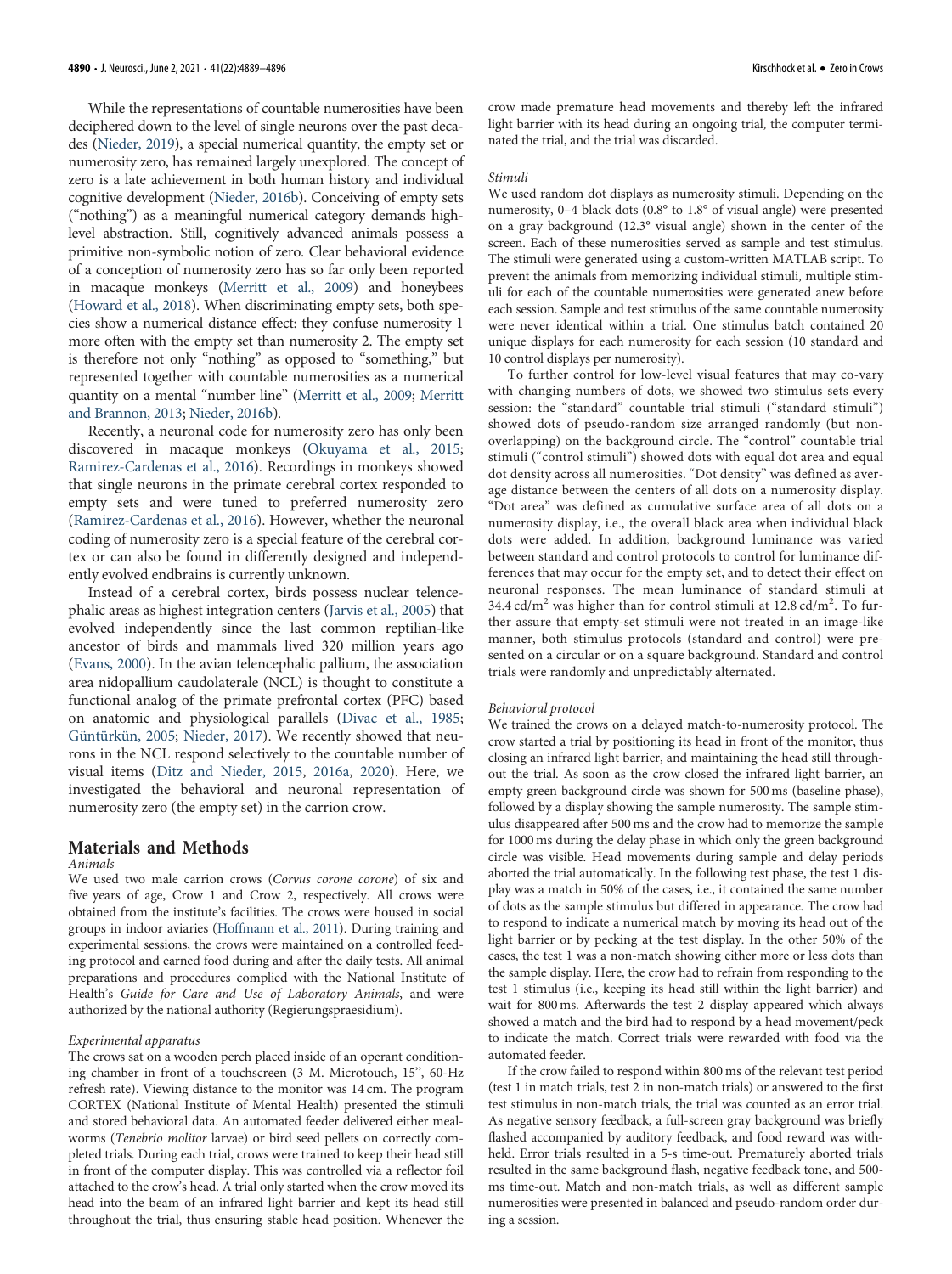#### Surgery and recordings

All surgeries were performed under sterile conditions while the animals were under general anesthesia. Crows were anaesthetized with a ketamine/rompun mixture (50 mg ketamine, 5 mg xylazine/kg initially and supplemented by hourly 17 mg ketamine, 1.7 mg xylazine/kg, i.m.). After the surgery, the crows received analgesics [butorphanol (Morphasol), 1 mg/kg, i.m.]. The head was placed in the stereotaxic holder that was customized for crows with the anterior fixation point (i.e., beak bar position) 45° below the horizontal axis of the instrument. We targeted the medial part of the NCL (mNCL according to Sen et al., 2019; NCLv according to von Eugen et al., 2020), as verified histologically before (Veit and Nieder, 2013; Veit et al., 2014). This area contains numerosityselective neurons (Ditz and Nieder, 2015, 2016a, 2020; Wagener et al., 2018). The center of the craniotomy was at 5 mm along the anterior-posterior axis and 13 mm along the mediolateral axis. We recorded from the left NCL of Crow 1, and from the right NCL of Crow 2. We implanted two custom-built manual micro drives carrying four microelectrodes each (glass-coated tungsten wires,  $2 \text{ M}\Omega$ , Alpha Omega LTD). Additionally, a small connector for the head stage and a small anchor for the reflector were implanted. All implants were fixed to the bone using dental cement (Paladur, Kulzer).

At the beginning of each recording session, electrodes were advanced manually until single-cell activity was detected on at least one electrode. Neurons were sampled at random and never preselected for task involvement. Acquisition, amplification, filtering, and digitalization of neuronal data were done using a PLEXON MAP system (Plexon Inc.). Single-unit separation was performed offline (Plexon Offline Sorter, version 3.3.5).

#### Data analysis

All analyses were conducted in MATLAB (version R2018b, MathWorks Inc.) using custom-written software. All values in the main text and figures refer to the mean  $\pm$  standard error of the mean (SEM), unless stated otherwise. SEM was calculated as the standard deviation divided by the square root of the number of samples.

#### Behavioral data analysis

Behavioral performance (% correct) was calculated by counting all correctly performed trials and divide this number by the number of all trials for each session. Percent correct performance to all stimulus combinations was calculated for each session to construct behavioral performance functions in reaction to each sample numerosity. Mean response functions were computed as the average over all individual functions per session.

#### Neuronal selectivity and tuning analysis

The analysis included all neurons which had a firing rate of at least 0.5 Hz in the relevant task window (presample onset until end of delay period) and for which at least two correct trials in each of the 20 specific conditions (5 sample numerosities  $\times$  2 stimulus protocols  $\times$  2 background shapes) were recorded.

Neuronal activity during the task was analyzed separately for the sample and delay phase. In the sample period, neuronal response rates were measured in a 500-ms window shifted by 100 ms from sample onset to account for the visual latency of most neurons (Veit et al., 2014). In the delay period, neuronal activity was analyzed in a 900-ms window shifted by 200 ms from sample offset. Since crow NCL neurons show an average visual response latency of 144 ms (Veit et al., 2014), the first 100 ms of the delay and test phase contain responses of the sample and delay period, respectively.

To determine numerosity-selectivity of the neurons, a three-factorial analysis of variance (ANOVA) was performed with factors numerosity (sample numerosities 0–4), protocol (standard and control), and background shape (circle and square). The significance threshold was set to  $\alpha$ = 0.05 and resulted in 134 (sample) and 153 (delay) numerosity-selective neurons from both crows [Table 1; a more stringent selection criterion of  $\alpha$  = 0.01 resulted in comparable numbers of 133 (sample) and 126 (delay) numerosity-selective neurons].

| Table 1. Neuronal selectivity for different task factors in a three-way ANOVA  |
|--------------------------------------------------------------------------------|
| (evaluated at $\alpha = 0.05$ ) on firing rates during sample and delay period |

| ANOVA factor        | Sample      | Delay       | Sample and delay |
|---------------------|-------------|-------------|------------------|
| Number              | 26.7% (134) | 30.5% (153) | 12.8% (64)       |
| Exclusive number    | 19% (95)    | 18.2% (91)  | 7% (35)          |
| Protocol            | 10% (50)    | 5.2% (26)   | $1\%$ (5)        |
| Shape               | 10.2% (51)  | 18.6% (93)  | $3.4\%$ (17)     |
| Number and protocol | 3% (15)     | $1\%$ (5)   | $0\%$ (0)        |
| Number and shape    | 3.8% (19)   | 10.8% (54)  | $0.8\%$ (4)      |
| Protocol and shape  | 2% (10)     | $1.2\%$ (6) | $0.4\%$ (2)      |

Percentages of overall recorded units ( $n = 501$  neurons).

Cells with a significant main effect for factor "numerosity," but no further main effects for "protocol" or "background shape," or interaction between main effects were identified as exclusively numerosity-selective neurons. The numerosity eliciting the largest spike rate was defined as "preferred numerosity" of a given cell. Neuronal response functions of these numerosity-selective neurons were constructed by normalizing each cell's activity between its most-preferred and least-preferred numerosity. Mean neuronal response functions were computed as the average over numerosity-selective cells preferring each individual sample numerosity.

#### Population analysis

We trained and tested a linear multiclass support vector machine (SVM) classifier (Chang and Lin, 2011) on trial firing rates for both relevant task periods, and for different neuronal populations. For this, only cells with at least 30 trials per stimulus class, i.e., sample numerosity, were considered. The SVM classifier used one-versus-one classification to deal with five classes. Ten-fold cross-validation was performed, resulting in 27 trials for training and three trials for testing per class. Trial firing rates were z-scored within each cross-validation repetition. The parameters for z-scoring were derived only from the training subset of trials. We repeated the whole procedure 100 times, each time with a new set of randomly drawn trials for each cell and new cross-validation splits. To assess chance level performance of the classifier, the above procedure (including z-scoring, cross-validation, and resamples) was also computed with shuffled trial labels. The tested SVM model offers the predicted class labels for the test subset of trials as output. Together with the true class labels for this test subset, a confusion matrix can be constructed. Values on the diagonal of this confusion matrix, divided by the absolute sum of classifications yields an accuracy measure in percent. Accuracy measures reported in the main text and figures are the mean over resamples.

#### Error trial analysis

We investigated an effect of error in the whole population using an SVM prediction approach. Analogue to the population analysis, a linear SVM model was trained on a subset of correct trial firing rates and then tested on a subset of either correct or error trials. For this, we considered only match error trials, since errors in non-match trials can stem from other sources than mismatching test and sample numerosity: the crows could have either left the light-barrier involuntarily during the test 1 period or prematurely respond in the anticipation of the upcoming match stimulus. Since this further narrowed down the number of error trials, we considered all neurons which had been recorded for at least one match error trial and 10 correct trials per sample numerosity. Similar to a 10-fold cross-validation procedure, an SVM model was trained with nine correct trials per class, and then tested with either one correct or one match error trial per class. This was repeated 10 times, each time with a different split of training and test trials. Trial firing rates were normalized by z-scoring with parameters yielded from the training subset of trials. The whole procedure was repeated 100 times, each time with a new set of randomly drawn correct and error trials for each cell. To assess chance level performance of the classifier, the above procedure (including zscoring, cross-validation, and resamples) was also computed with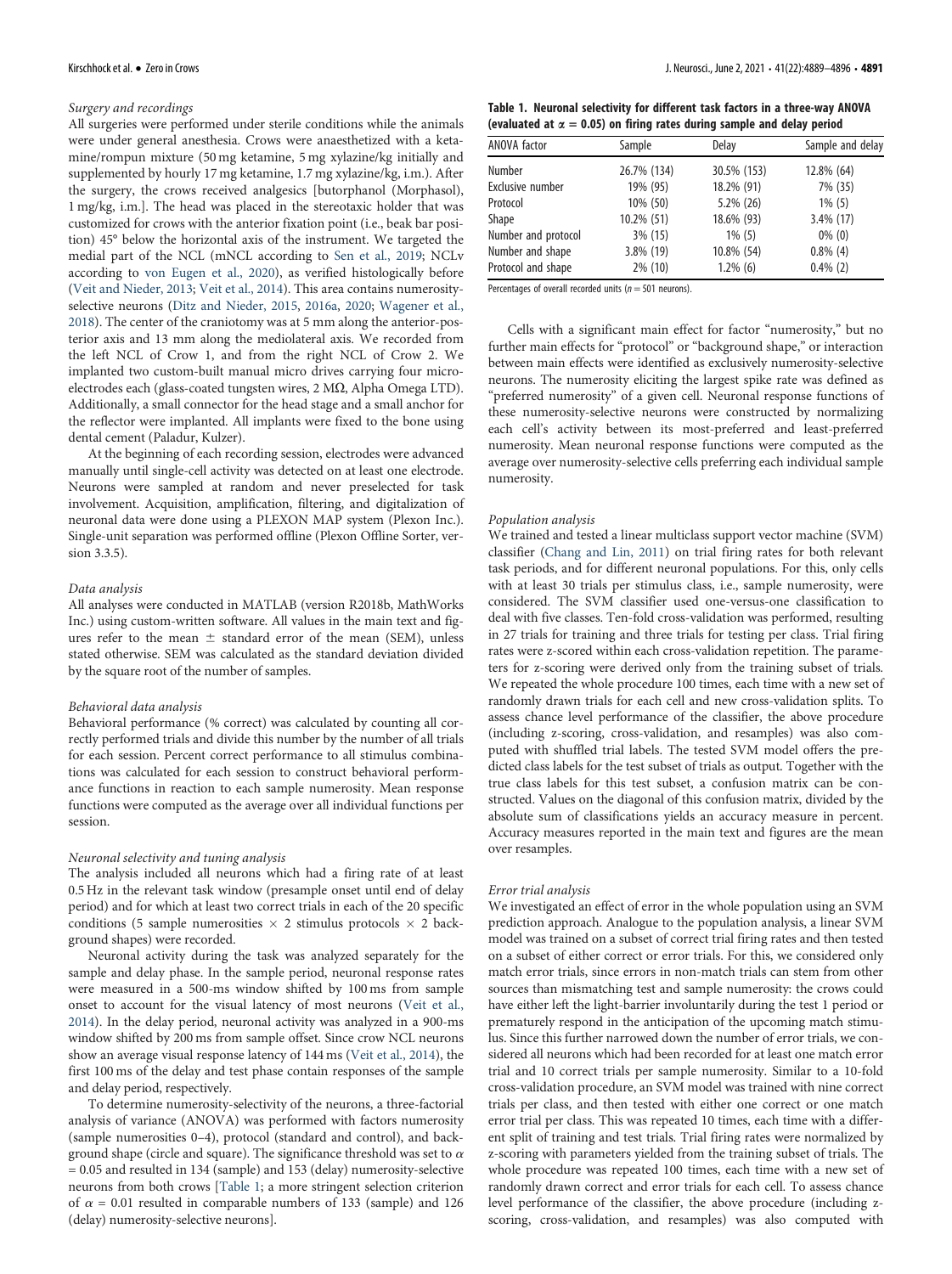# Results

#### Behavior

We trained two crows on a delayed match-tosample task with numerosities from 0 to 4 (Fig. 1A). The two sets of stimuli (standard and control) controlled for low-level visual cues (Fig. 1B). In the control stimulus protocol, total dot area, dot density and overall luminance were kept constant across all tested numerosities. Further, standard and control stimuli were presented on two background shapes. Presenting all stimulus sets in pseudo-random order left the crows with numerosity as only discriminating feature to successfully solve the task.

Both crows performed the task proficiently, with average performance well above 80% (Crow 1: 84.3  $\pm$  0.5%, 86 sessions; Crow 2: 87.3  $\pm$  0.4%, 73 sessions). We derived behavioral performance functions for each sample numerosity (Fig. 2A,B). The values of these performance functions describe the probability the crows judged specific sample numerosities as being equal to match and all possible non-match numerosities. Both crows showed highest error rates for non-match numerosities adjacent to the respective target numerosity, with systematic improvements for more distant non-match numerosities. This effect, known as the numerical distance effect, is a clear sign that numerosities are mentally placed on an ordered quantity continuum. The numerical distance effect also holds for the empty set: Crow 1 confused the empty set more often with numerosity 1 than numerosity 2 (28.1% vs 19.5%,  $p < 0.001$ , Wilcoxon signed-rank test,  $n= 86$ ; Fig. 2A). Crow 2, however, discriminated

small numerosities more or less perfectly (Fig. 2B), so that a distance effect for the empty set, as well as numerosity one, was absent because of a ceiling effect. While performance of Crow 2 to nonmatch numerosity 1 in numerosity 0 trials was equal for standard and control trials (standard: 12.0%; control: 12.6%), Crow 1 erred less in the control than in the standard protocol (standard: 37.7%; control: 18.7%). Because dot size for numerosity 1 was on average larger in control than in standard stimuli, dot size might have influenced empty set discrimination in Crow 1, but not in Crow 2. For both birds, the performance functions became systematically wider for increasing numerosities; an effect known as the numerical size effect, which was shown before (Ditz and Nieder, 2016b).

# Neuronal correlates of numerosity zero in the NCL

While the crows performed the delayed match-to-numerosity task, we recorded the activity of 501 single-neurons (233 and 268 of crows 1 and 2, respectively) in the crows' NCL (Fig. 3A). As reported earlier, the activity of NCL neurons was modulated by countable numerosities (1–4) in both the sample and delay periods (Ditz and Nieder, 2015). More specifically, numerosity-selective neurons were tuned to individual preferred countable numerosities and showed a progressive decrease in average activity with distance from the preferred numerosity. As a new result, we report that many neurons were selectively tuned to empty set displays, numerosity zero. Figure 3 depicts the detailed activity of



Figure 1. Behavioral protocol. A, Schematic of the delayed match-to-numerosity protocol. After initiation of the trial through activation of the light-barrier, a short baseline period was followed by a sample stimulus. Subsequent to a delay period, the first test stimulus appeared with a matching numerosity in half of the trials (match trials), and a different numerosity in the other half of (non-match) trials. The latter were followed by the second, matching test stimulus. Crow's response to a match stimulus triggered food reward. All numerosities (0–4) were shown as non-matching tests, for all sample numerosities. ITI: inter-trial interval. B, Exemplary stimuli. For each numerosity (from 0 to 4), a standard and control set (factor protocol), each on either circular or square background (factor shape) was generated. Five such sets were generated anew before each session and presented in pseudo-random order.



Figure 2. Behavioral performance. A, Behavioral performance curves of Crow 1 ( $n = 86$  sessions) and Crow 2 (B;  $n = 73$  sessions). For each sample numerosity (color-coded), peak values correspond to correct responses to the matching stimulus, whereas off-peak values depict the frequency of incorrectly responding to a non-matching test numerosity. Error bars (SEM) are too small to be displayed.

neurons that were tuned to numerosity zero during sample presentation, when the crows saw the empty set display (Fig. 3B,C), and the delay periods, when the crows needed to remember the empty set (Fig. 3B,D)

We quantified the number of numerosity-selective neurons separately for the sample and the delay periods using a three-way ANOVA with factors numerosity (sample numerosities 0–4), stimulus protocol (standard or control), and background shape (circle or square). For both crows together, we found that 27% (134/501) and 31% (153/501) of the recorded neurons showed a main effect for numerosity during sample presentation and delay period, respectively (Table 1). Crow 2 showed 36% and 41% of significant neurons, whereas Crow 1 exhibited 16% and 19% of significant neurons during sample and delay period, respectively. On average, roughly 20% of the neurons were exclusively modulated by sample numerosity (i.e., significant main effect for numerosity without main effect for, or interaction with, any of the other factors) in at least one of the task periods of interest. These neurons were labeled numerosity-selective. Fewer neurons were found to be numerosity-selective in both task periods.

We investigated the numerosity preference of numerosityselective neurons. For each neuron, the most-preferred and leastpreferred numerosity were determined as the numerosity eliciting the highest and lowest discharge rate, respectively, in either of the relevant task periods. In agreement with previous findings in the monkey cortex (Okuyama et al., 2015; Ramirez-Cardenas et al., 2016), the most abundant class of numerosity-selective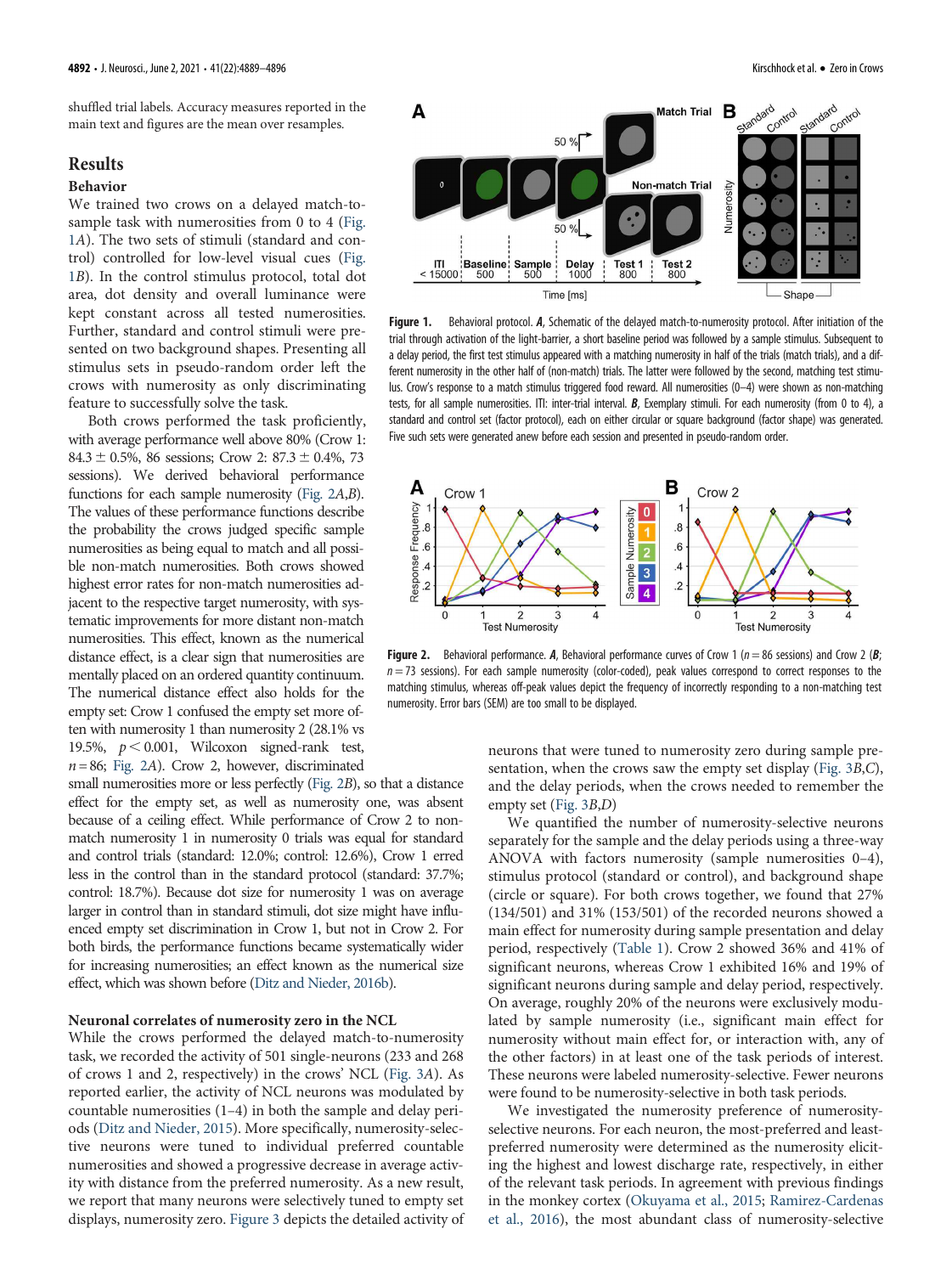

Figure 3. Empty set neurons response to numerosity. A, Lateral view on schematized crow brain. Blue shaded depicts the recording site of both animals, the left NCL inside of the telencephalon. Cb, cerebellum; OT, optic tectum. **B-D**, Exemplary single units preferring empty set stimulus over all other countable numerosities (1–4). Top panels show dot-raster histograms (each dot representing one action potential), bottom panels show smoothed spike-density functions (smoothed with a 150-ms Gaussian kernel). The colors of dots and spike density functions correspond to the numerosity of the sample stimulus. The insets within the bottom panels show the tuning functions of the cells, averaged over time within the shaded areas (gray for sample; green for delay). Error bars show the SEM. These shaded areas also correspond to the time-windows used for all analysis of activity for the respective task period. The unit in  $C$  responds maximally to empty set stimuli during the sample period, whereas neuron  $(D)$  does so during the memory delay. The cell in  $B$  prefers empty set in both, sample and delay period.

neurons were those preferring the empty set. This finding was true in both the sample ( $n = 34$ , 35.8% of numerosity-selective neurons; Fig. 4B) and the delay period ( $n = 38$ , 41.8%; Fig. 4D). Neurons preferring each of the five numerosities were found in both crows, and in both sample and delay phases (Fig. 4B,D). Unlike in previous recordings (Ditz and Nieder, 2015), no "end effect" (i.e., an overrepresentation of the highest preferred numerosity) was observed.

We constructed population tuning curves for each preferred numerosity by averaging selective neurons' response functions normalized between the most-preferred and least-preferred numerosity (Fig. 4A,C). The average population tuning curves (which were similar for both crows individually) exhibited a clear distance effect, i.e., a gradual decrease in normalized response with increasing numerical distance from the preferred numerosity. During the sample period (Fig. 4A), this effect was evident for the empty-set neurons' population response, meaning normalized activity was significantly higher during presentation of numerosity 1 stimuli compared with numerosity 2 stimuli (0.45 vs 0.16,  $p < 0.001$ ,  $n = 34$ , Wilcoxon signed-rank test). This effect was also present in the neuron populations of each crow separately. During memory delay (Fig. 4C), no such effect could be inferred for empty-set neurons' population tuning curve  $(p > 0.5,$  Kruskal–Wallis test). This indicates that during



Figure 4. Population tuning curves and number preference A, C, Population tuning curves for the sample (A) and delay period (C). Curves were obtained by averaging the normalized tuning curves of all single units selectively preferring either sample numerosity (color-coded  $B$ ,  $D$ ). Error bars show the SEM.  $B$ ,  $D$ , Incidence of neurons preferring either sample numerosity (same color-code as for the tuning curves), during either sample  $(B)$  or delay  $(D)$  period. Bottom parts (hatched) of stacked bars show the incidence for Crow 1, the top parts for Crow 2.

retention in working memory, empty-set neurons did differentiate between empty sets and countable numerosities, but not among the latter.

### Decoding empty sets from population activity

To test whether the population of neurons, including unselective and numerosity-selective neurons, carried robust information about the continuum of numerical values, we trained and tested a statistical classifier with neuronal responses. We trained linear SVM classifiers to discriminate numerosity based on the activity of all recorded neurons with at least 30 trials per numerosity and protocol ( $n = 463$ ; neurons from both crows pooled) in the sample and delay periods separately. The resulting confusion matrix in Figure 5 shows that the SVM classifiers performed clearly above chance level of 20% for the five numerical values (0–4). Accuracy was at 77.7% ( $\pm$ 3.5%; mean  $\pm$  SD over resamples) during the sample period (Fig. 5A), and at 70.0% ( $\pm$ 3.9%) in the delay period (Fig. 5B). Classifier performance was also significantly above chance when equalized numbers of neurons  $(n=210)$  of the two crows were tested separately, albeit with lower accuracies because of the reduced neuron count [Crow 2: 73% (sample) and 68% (delay); Crow 1: 44% (sample) and 37% (delay)]. The reduced accuracies in Crow 1 relative to Crow 2 can be explained by the lower proportion of numerosity-selective neurons found in Crow 1.

Classifier performance exhibited characteristics seen in behavioral tuning functions: as a reflection of the numerical distance effect, most misclassifications were made in the direct numerical vicinity of the correct class, resulting in tuning functions with mild variance (Fig. 5A,B, top panels). As a reflection of the numerical size effect, accuracies were decreasing along the diagonal of the confusion matrices (Fig. 5A,B, bottom panels). Qualitatively identical results were found if the SVM classifier was trained and tested with only the numerosity-selective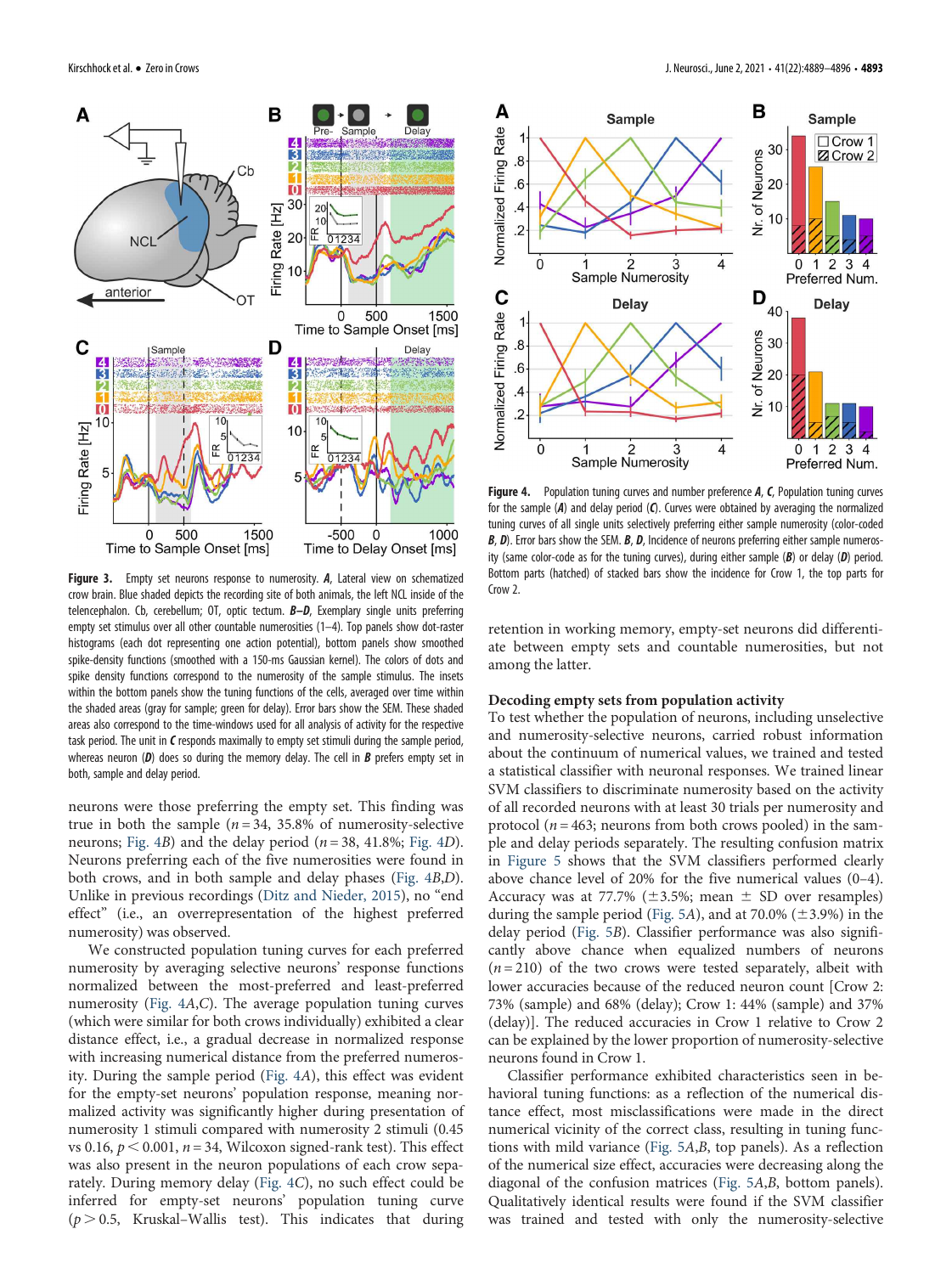subpopulation ( $n = 90$  units during sample,  $n = 87$  in delay). These results demonstrate that an ideal observer could determine sample numerosity, especially numerosity zero, based on the population activity of the NCL, and primarily based on the subpopulation of numerosity-selective neurons.

# Behavioral relevance of neuronal responses

To test whether the neuronal responses to countable and empty set numerosities were behaviorally relevant to the crows, we performed statistical classifier analyses for activity recorded during correct and error trials. The rationale was that if neuronal activity is behaviorally meaningful, the classifier should be able to better predict the true numerical value in correct versus error trials. An SVM classifier was trained to discriminate numerosity based on the whole population's firing rates during correct trials and was subsequently used to predict the numerosity of correct or error trials. We argued that if the population code during error trials was different from correct trials, prediction accuracy should be lower in erroneous trials, thereby demonstrating behavioral relevance of said population signal. For this analysis, we only considered errors in match trials (see Materials and Methods). For correct trials, we find

average prediction accuracy well above chance level (20%, for five classes, i.e., sample numerosities) in both, sample  $(52.1 \pm 8.9\%)$ , mean  $\pm$  SD over resamples,  $n = 104$  units) and delay period (50.6  $\pm$  7.9%, n = 107). The prediction performance exhibited characteristics shown for behavior, population tuning functions and SVM classification, namely numerical distance and size effects (Fig. 5C,D, green confusion matrices). Surprisingly, average performance dropped considerably for the prediction of numerosity in error trials, again in both sample  $(33.8 \pm 9.16\%)$  and delay  $(35.3 \pm 10.9\%)$ . Numerical effects also tended to disappear (Fig. 5C,D, red confusion matrices). This drop in prediction accuracy was also evident for empty set trials: during sample, prediction of correct empty set trials (average accuracy = 80.4%) was significantly higher than for error trials (vs 66.8%,  $n = 100$ ,  $p < 0.001$ , Wilcoxon signed-rank test). Same was true for the delay period (77.8% vs 60.3%,  $n = 100$ ,  $p < 0.001$ , Wilcoxon signed-rank test). In sum, these results prompt a behavioral relevance of the NCL's population code, especially for empty set trials.

# Discussion

#### Empty sets as part of the crow numerical continuum

Both crows robustly discriminated the empty set from other numerosities, albeit with different performance characteristics. Crow 1 exhibited a clear numerical distance effect for numerosity zero and confused the empty set with numerosity 1 more frequently than with numerosity 2. This distance effect for the empty set was absent in Crow 2, which showed perfect



Figure 5. Population decoding and behavioral relevance. A, B, SVM classifier's performance, cross-validated within sample  $(A)$  or delay  $(B)$  period. Top panels show classification performance for each true class (that is, sample numerosity). Error bars show the SEM. Bottom panels depict the confusion matrices (averaged over 10-fold cross-validation and 100 resamples). Rows within the confusion matrices correspond to the classification performance curves.  $C$ ,  $D$ , Confusion matrices for SVM prediction of either correct (left, green) or error trials (right, red), during sample  $(O)$  or delay  $(D)$  period. The scaling of colormaps is the same across both task periods. Color values in the confusion matrices show the average over cross-validation runs (see Materials and Methods) and resamples.

discrimination performance and lack of representational variance for small numerosities; a distance effect was even absent for the discrimination of numerosity 1 versus 2. We suspect that this perfect performance of Crow 2, which had participated in several numerosity studies before the current study (Ditz and Nieder, 2015, 2016a, 2020; Ditz et al., 2018), was a consequence of a ceiling-effect after years-long practice with dot displays. However, the behavior of Crow 1 indicates that these birds do position empty sets at the lower end of the numerical continuum.

This behavioral pattern has previously been described in only two animal species, the rhesus macaque (Merritt et al., 2009; Ramirez-Cardenas et al., 2016; Ramirez-Cardenas and Nieder, 2019) and the honeybee (Howard et al., 2018), as well as in preverbal infants (Merritt and Brannon, 2013). As our first main finding, we showed that crows can represent empty sets as a numerical null value, which is a novelty among birds. This speaks for a shared, but independently evolved non-symbolic representation of numerosity zero at the lower bound of the number line in these taxa as a conceptual precursor of the number zero. The emergence of nothing as a numerical quantity likely rests on an antecedent understanding of nothing as non-quantitative object category (Nieder, 2016b), a representation developing already in domestic chicks (Szabó et al., 2021).

## Corvid neurons tuned to empty sets

In addition to the previously described single units representing countable numerosities (Ditz and Nieder, 2015, 2016a, 2020), we found a large proportion of cells selectively increasing their firing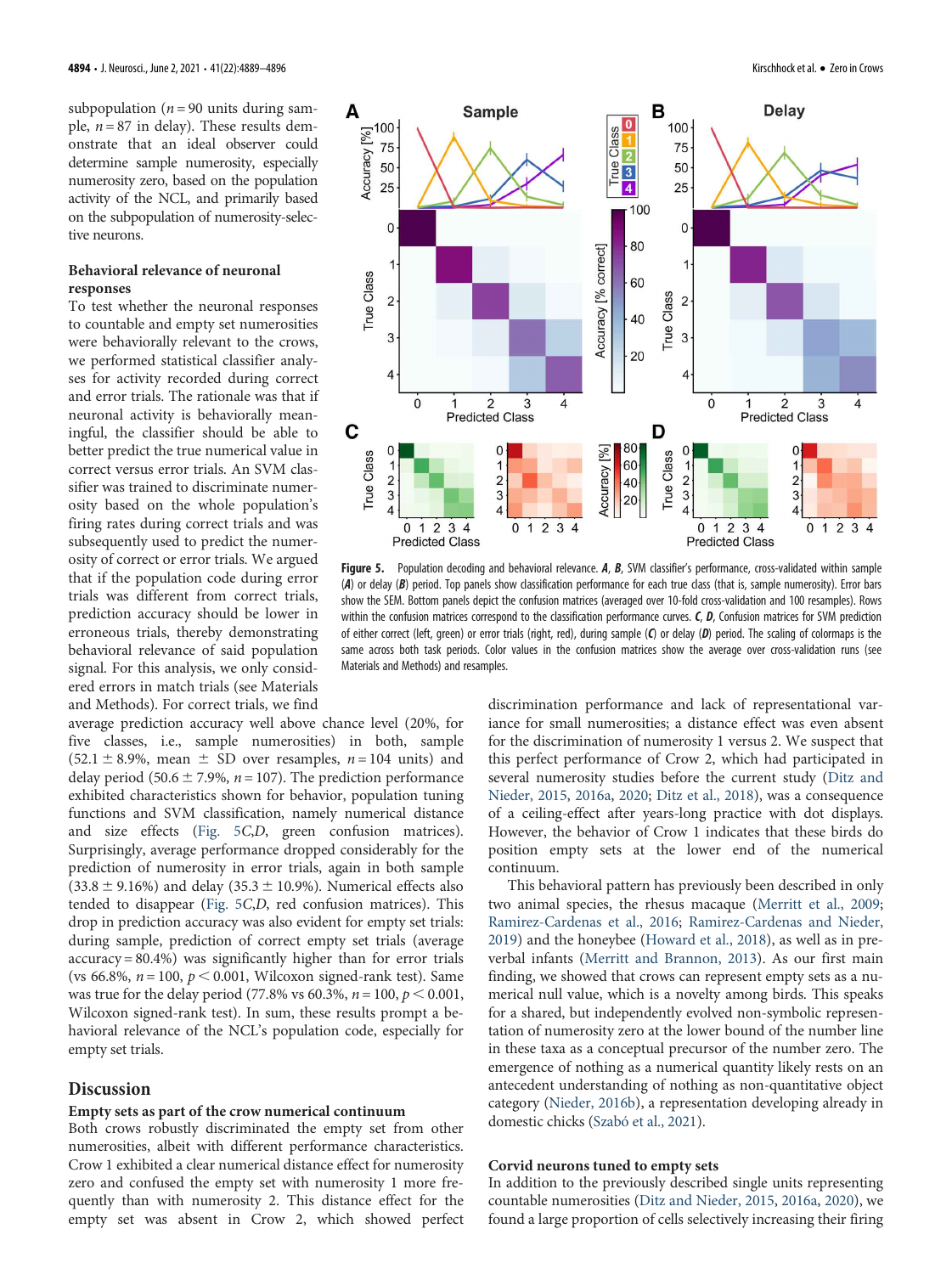rate in response to empty set stimuli. Corvid neurons tuned to the empty set therefore are the second main finding of this study. Empty set neurons not only represent the subjective absence of a stimulus (Nieder et al., 2020), but the numerical category zero as part of a numerical continuum. So far, such neurons tuned to the empty set have only been reported for the primate ventral intraparietal area (VIP) and PFC (Okuyama et al., 2015; Ramirez-Cardenas et al., 2016; Ramirez-Cardenas and Nieder, 2019). We now show that also neurons in the independently and anatomically distinctly evolved avian endbrain lacking a six-layered neocortex represent null quantity (Jarvis et al., 2005).

In macaque association cortices, neuronal responses to empty sets suggest a cortical processing hierarchy along which empty sets are steadily detached from visual properties and gradually positioned into a numerical continuum. Neurons encoding empty sets as numerical quantity during stimulus presentation (with a neuronal distance effect) are found in PFC at the apex of the processing hierarchy (Ramirez-Cardenas et al., 2016). In contrast, many VIP neurons operating upstream from PFC do not show this quantitative signature; instead, they lack a neuronal distance effect and represent the absence of items categorically (Okuyama et al., 2015; Ramirez-Cardenas et al., 2016). The graded empty sets tuning functions of crow NCL neurons during sample presentation are more reminiscent to monkey PFC neurons. This finding is consistent with the idea of NCL representing a functional analog of PFC. It also suggests that an avian brain area upstream from NCL, such as the entopallium, might contain neurons that treat nothing still as a non-quantitative category.

Differences in the tuning of empty-set neurons in NCL are also observed between the sample presentation phase and the subsequent working memory phase. Empty-set neurons showed a neuronal distance effect with gradually decreasing responses to increasing countable numerosities during the sample period, but a categorical "null-versus-countable" code lacking a graded response during the delay period. Interestingly, this change in tuning along the time course and phases of the delayed matchto-numerosity trial mirrored the findings in macaques. In macaque PFC, neurons also coded numerosity zero in a graded fashion during sample presentation (Ramirez-Cardenas et al., 2016), whereas the code changed to a categorical type during the memory delay (Ramirez-Cardenas and Nieder, 2019). We suspect that both in monkeys and in the crows, a categorical code during working memory may be advantageous in terms of coding economy and resilience against distraction.

Neuronal coding differences as a function of task periods have also been reported for other numerical tasks. In a recent crow study, NCL neurons showed a format-dependent code during the presentation of simultaneous and sequential numerosities, but a format-independent code integrating across simultaneous and sequential numerosity during the memory delay (Ditz and Nieder, 2020). The same transformation of numerical code was seen in the monkey cortex (Nieder et al., 2006). This suggests analogous transformations of numerical codes as a function of sensory and cognitive factors in both vertebrate taxa.

#### Behavioral relevance of numerosity information in the NCL

In order to probe the information contained about numerosity in the population of NCL neurons, we used a statistical classifier approach. Based on the recorded single-cell activity, the classifier could predict both the empty set and countable numerosities with high accuracy. This points at a robust rate code for numerical quantity in the crow NCL. A numerical distance and size effect surfaced for the neuronal population analysis which mirrored not only the crows' behavioral effects, but also neuronal decoding in the primate cortex (Ramirez-Cardenas et al., 2016; Ramirez-Cardenas and Nieder, 2019). Strong support for the behavioral relevance of NCL activity for the crows' discrimination behavior was provided by an analysis of error trials. The classifier's predictions were defective when based on neuronal activity recorded during error trials. The population code seemed to become noisier and less reliable well ahead of the actual behavioral mistake. This effect of error was especially prominent for the empty set. The relevance of NCL activity for the crows' empty-set discriminations is in line with previous observations concerning the coding of behaviorally-relevant rules (Veit and Nieder, 2013; Rinnert and Nieder, 2021), memory contents (Veit et al., 2014; Rinnert et al., 2019), associations (Moll and Nieder, 2015; Veit et al., 2015), and countable numerosities (Ditz and Nieder, 2015, 2016a, 2020).

#### Phylogenetic precursors of a concept of zero

Our findings of a behavioral and neuronal representation of a non-symbolic precursor of a concept of zero in crows suggest two important conclusions. First, the neuronal mechanisms which facilitate quantitative understanding of the empty set must have evolved independently in at least three taxa: mammals, birds, and arthropods (insects). Second, despite the radically different anatomy of the avian endbrain, associative endbrain nuclei such as the NCL have the capacity to represent the absence of stimuli, nothing as a quantitative category. NCL neurons thus seem to achieve the same computations as the high-end neocortex of the primate brain.

### References

- Agrillo C, Bisazza A (2018) Understanding the origin of number sense: a review of fish studies. Philos Trans R Soc B Biol Sci 373:20160511.
- Bortot M, Regolin L, Vallortigara G (2020) A sense of number in invertebrates. Biochem Biophys Res Commun. Advance online publication. Retrieved Dec 3, 2020. doi: 10.1016/j.bbrc.2020.11.039.
- Brannon EM, Terrace HS (1998) Ordering of the numerosities 1 to 9 by monkeys. Science 282:746–749.
- Butterworth B, Gallistel CR, Vallortigara G (2018) Introduction: the origins of numerical abilities. Philos Trans R Soc B Biol Sci 373:20160507.
- Chang CC, Lin CJ (2011) LIBSVM: a library for support vector machines. ACM Trans Intell Syst Technol 2:1–27.
- Cross FR, Jackson RR (2017) Representation of different exact numbers of prey by a spider-eating predator. Interface Focus 7:20160035.
- Dacke M, Srinivasan M V (2008) Evidence for counting in insects. Anim Cogn 11:683–689.
- Ditz HM, Nieder A (2015) Neurons selective to the number of visual items in the corvid songbird endbrain. Proc Natl Acad Sci 112:7827–7832.
- Ditz HM, Nieder A (2016a) Sensory and working memory representations of small and large numerosities in the crow endbrain. J Neurosci 36:12044– 12052.
- Ditz HM, Nieder A (2016b) Numerosity representations in crows obey the Weber–Fechner law. Proc R Soc B Biol Sci 283:20160083.
- Ditz HM, Nieder A (2020) Format-dependent and format-independent representation of sequential and simultaneous numerosity in the crow endbrain. Nat Commun 11:686.
- Ditz HM, Kupferman JK, Nieder A (2018) Neurons in the hippocampus of crows lack responses to non-spatial abstract categories. Front Syst Neurosci 12:1–33.
- Divac I, Mogensen J, Björklund A (1985) The prefrontal "cortex" in the pigeon. Biochemical evidence. Brain Res 332:365–368.
- Evans S (2000) Evolutionary developmental biology of the cerebral cortex. In: Novartis foundation symposium 228 (BockG, CardewG, eds), pp 109– 113. Hoboken: Wiley.
- Gazzola A, Vallortigara G, Pellitteri-Rosa D (2018) Continuous and discrete quantity discrimination in tortoises. Biol Lett 14:20180649.